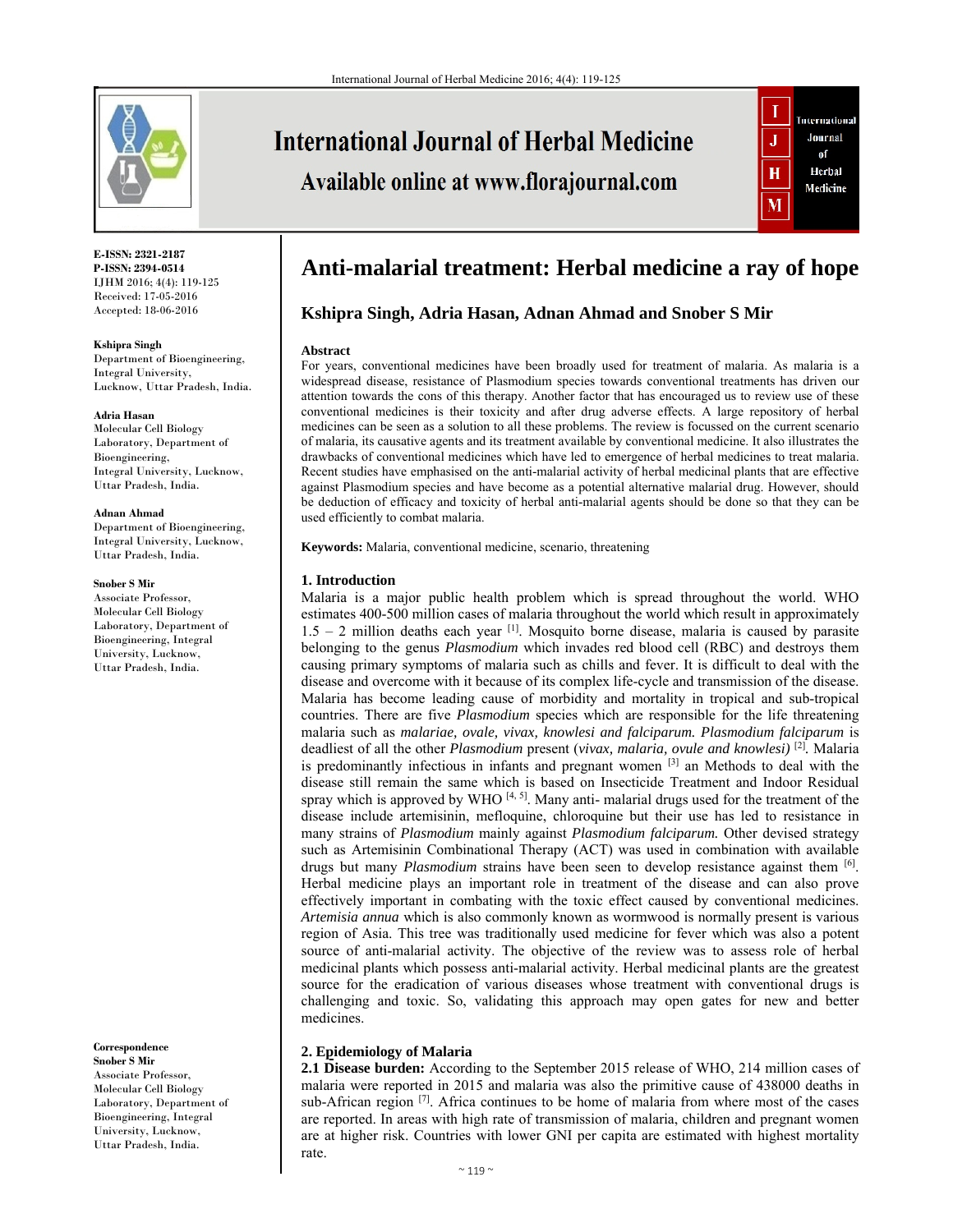**2.2 Transmission:** The disease is caused when infected female *Anopheles* mosquito bites that inject sporozoites in to the human. These sporozoites travel through the blood and reside into the liver cell called hepatocytes where they divide to form merozoites. Further the merozoites divide until they burst from the hepatocytes to invade red blood cells (RBC) and infect them. After several asexual cycles of sporozoites they may undergo sexual cycle and form gametocytes. Fate of these gametocyte may take two paths depending on whether they remain in the latent phase and do not harm the recipient or may be ingested by the healthy Anopheles mosquito from these recipient (infected humans) by biting these infected humans and convert these gametocytes into male and female gametes in the gut of the mosquito (healthy Anopheles mosquito) which is further mated to form zygote which develops to form oocytes. When these mosquito bites a healthy human these transfer the oocytes from the larvae of the mosquito to healthy human beings which can lead to transmission of the disease. This life cycle keeps on going and requires both human and mosquito to complete its life cycle [8]. The causative agent Anopheles mosquito emerges to become adult mosquitoes from the larvae formed by the egg laid by the anopheles mosquito in water. These mosquitoes then require blood to nurture these eggs. The transmission of the disease is more in the places which have longer life span of mosquitoes and they prefer to bite humans than animals. Transmission is also highly affected by the climatic conditions where the survivals of the mosquito's chances are higher. The temperate and humid region has high possibility of propagation of these mosquitoes.



**Fig 1:** Life cycle of malaria (Source: http://mtsbarama.weekly.com)

**3. Symptoms:** The symptoms of malaria arises in approximately 7 days or may be more after injection of sporozoites by infected female anopheles into the human. The primary symptoms of the disease are headache, fever chills, and vomiting. Out of the strains of *Plasmodium* if *Plasmodium falciparum* is left untreated it could be lifethreatening and also possess threat for anaemia, respiratory illness or cerebral malaria [9].

**4. Prevention:** One way to reduce malaria at community level is vector control. Vector Control Interventions if covered within specific area can prove suitable enough for the community to get protection from the disease. First step in solving this problem is to get protection from bites of the infected mosquito. In order to do so we can use long lasting insecticide treated nets and spraying insecticides.

**5. Diagnosis:** According to WHO, all the suspects of malaria can be diagnosed for the same through Rapid Diagnostic test (RDTs) [10] or light microscopy before any treatment.

**5.1 QBC Technique [11]:** This technique was developed for detection and diagnosis of malaria. This involves DNA of parasite to be stained with fluorescent dye and an anticoagulant in a tube. Then the tube is centrifuged at 12,000 g for 5 min and examined with the help of epi-fluorescent microscope. Under the microscope it is seen that the nuclei of the parasite appears to be bright green while cytoplasm appears yellow-orange.

**5.2 Serological Tests:** Detection is based on detection of the antibodies against asexual blood stage malaria parasite. A reliable serological testing uses immunofluorescence antibody testing and is regarded as gold standard for testing of malaria serologically. The test is time consuming but is specific and highly sensitive.

**5.3 Microscopy [12]:** Giemsa stained blood smear slide is prepared and after capturing of these Giemsa stained blood smear images, they are loaded on to the personal computer, after that various steps are integrated which include processing of the images and neural network classifiers is implied. This leads to detection of infected erythrocytes.

## **5.4 Artificial Neural Network [13]**

Image of infected erythrocyte and Non-infected erythrocyte were taken.



**6. Traditional drugs used for treatment of malaria:**  Treatment through drugs involves treatment based on the species of Plasmodium and susceptibility to other class of parasites. Major class of antibiotics that are in use are amino quinines such as:

**6.1 Chloroquine [14, 15]:** This is the first line of treatment for malaria caused due to falciparum mostly in sub-Saharan Africa. These drugs inhibit detoxifying of haemoglobin breakdown product. But resistance to this medication has led to emergence of the new treatment that could battle with the disease.

**6.2 Mefloquine [15]**: This drug, also known as 4 quinolinemethanos, is available as an oral formulation only. It acts by inhibition of heme polymerization. Mosquitoes have acquired resistant to this drug mainly in region of Thailand. Still, this drug is prescribed to pregnant women in second half of their pregnancy.

Another class of antibiotics that are in practice to treat malaria include: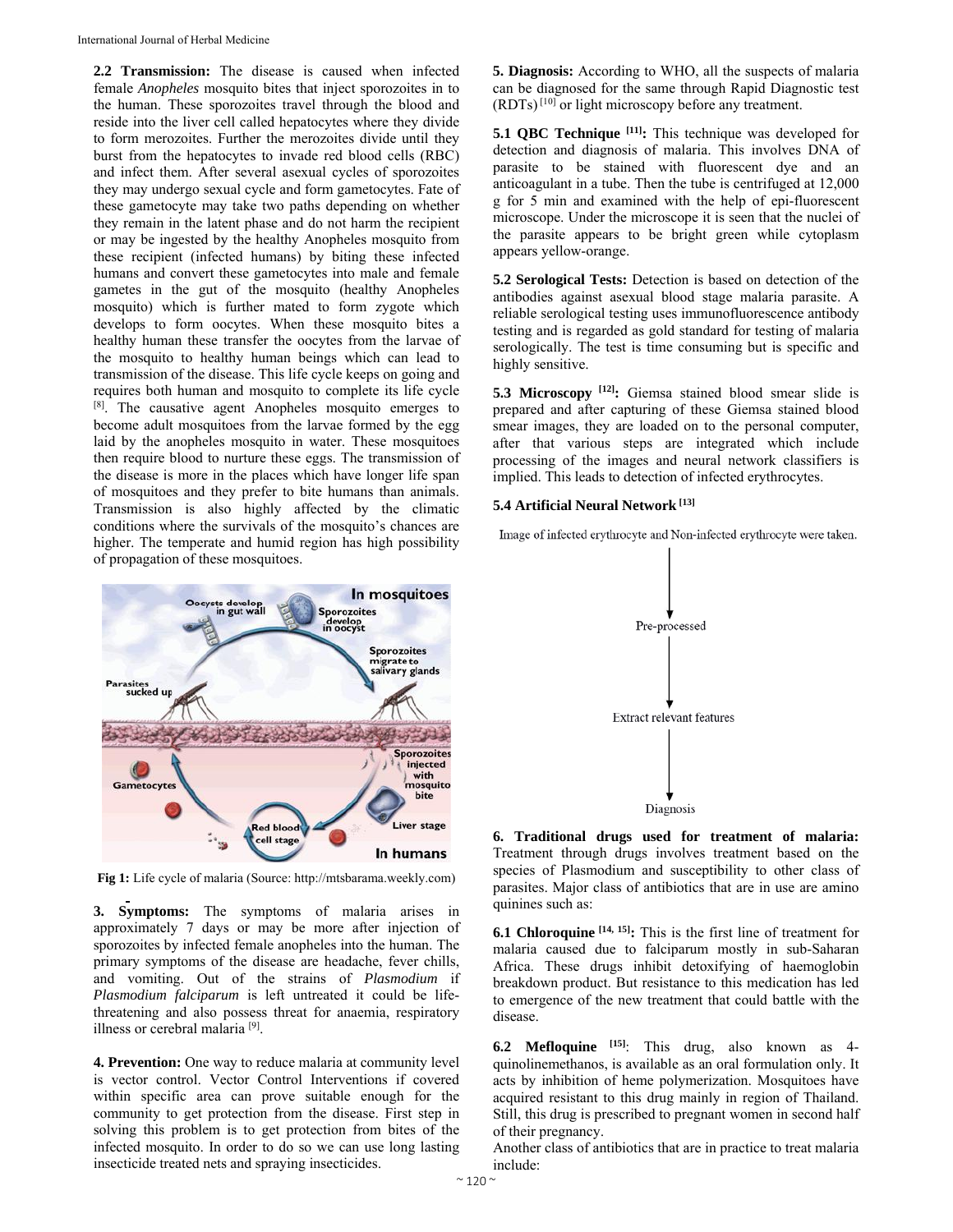**6.3 Halofantrine [15]:** It is methanol derivative which is mainly related to quinine and mefloquine. *In vitro* mefloquine is more active than halofantrine. This drug is available in oral form. When these drugs are taken along with food, the absorption of these drugs increases significantly. These drugs are used for mild and moderate *P. falciparum* causing malaria. These drugs are widely available in Africa and Europe but not marketed in United States and Canada.

**6.4 Artemisinin (qinghaosu) [15, 16]:** Structurally unrelated to any known anti-malaria drug**,** artemisinin is naturally occurring lactone peroxide. It was isolated from a plant used by traditional practitioners of China mainly for treatment of fever. It is available as parental compound artemisinin as three semi synthetic derivative-

Water – soluble salt

Oil soluble compound arthemether

Oil soluble compound arteether

It is promising anti-malarial agent against *P*. *falciparum* strains with great speed of action. It shows promising results for short term therapy which can lead to eliminate effect such as neurological effect due to prolonged use of these anti malarial drugs.

**7. Anti-malarial Drugs in Clinical Phases:** There are various drugs that are under different phases of Clinical trials and targeting the life cycle of the parasite. Several drugs are also there that are effective as well as they are no-toxic but still under the trial. Some of them are illustrated below-

| S. No | Anti-malarial               | <b>Target site</b> |           | <b>Adverse</b> |          |  |
|-------|-----------------------------|--------------------|-----------|----------------|----------|--|
|       | Compound                    |                    |           | effect         |          |  |
| 1.    | Primaquine <sup>[17]</sup>  | Acts               | On        | Risk           | of       |  |
|       |                             | gametocytes of     |           | hemolysis      |          |  |
|       |                             | all                | Malarial  | In             | G6P      |  |
|       |                             | species            |           | Deficient      |          |  |
|       |                             |                    |           |                | Patients |  |
| 2.    | Bulaquine <sup>[18]</sup>   | Pro-drug           |           | No risk        |          |  |
|       |                             | converted          | Into      |                |          |  |
|       |                             | Primaquine         |           |                |          |  |
| 3.    | Tafenoquine <sup>[19]</sup> | Acts               | On        | Daily          |          |  |
|       |                             | asexual            |           | dosage         | is       |  |
|       |                             | Erythrocytic       |           | needed         |          |  |
|       |                             | stages             | Of        |                |          |  |
|       |                             | P.falciparum       |           |                |          |  |
|       |                             | and vivax          |           |                |          |  |
| 4.    | Spiroindalone <sup>20</sup> | Inhibit            | Protein   | <b>Still</b>   | In       |  |
|       |                             | synthesis in the   |           | trials         | For      |  |
|       |                             | target parasites   |           | Toxicity       |          |  |
| 5.    | Trioxaquine <sup>[21]</sup> | Active             | Against   | Non -toxic     |          |  |
|       |                             | all erythrocyte    |           | and            | non-     |  |
|       |                             | form               |           | Genotoxic      |          |  |
| 6.    | Epoxamicin <sup>[22]</sup>  | Proteasome         |           |                |          |  |
|       |                             | Inhibitor          |           |                |          |  |
| 7.    | Isoquine $[23]$             | Avoid              |           | Cause          |          |  |
|       |                             | formation          | damage to |                |          |  |
|       |                             | quinine imines     |           | Liver          |          |  |
| 8.    | Quinolone <sup>[24]</sup>   | Inhibitor          | Of        |                |          |  |

**Table 1:** Drugs under clinical phase

## **8. Pre and Post works on Plasmodium**

**8.1 Pre-erythrocytic projects on Plasmodium [26]:** Preerythrocyte subunit vaccines or whole organisms conferred immunity on *Plasmodium* which cannot imitate naturally acquired immunity but is as effective. Vaccine antigens can be taken as target candidates from pre erythrocyte stage. These candidates are further claimed by the antibodies as the

target which do not allow sporozoite invasion of hepatocytes. If complete Pre-erythrocytic vaccination occurs it leads to inactivation of the parasite before it leaves the liver leading to immunity and prevention of disease. Pre-erythrocytic vaccine when partially effective can lead to reduction in mild disease and mortality<sup>[27]</sup>.

**8.2 CS Protein [28, 26]:** It is a protein expressed during sporozoite formation and early stages of parasitic infection. This prtein is involved in sporozoite adhesion to the hepatocytes and invasion of the hepatocytes. Conserved regions of Asparagine-Alanine-Asparagine-Proline amino acid repeat sequence can be used to raise antibodies. *P. falciparum*, B-cell epitopes are able to block sporozoite invasion of hepatocytes  $[26]$ . CS is the most popular vaccine candidates and efficacy is higher.

**8.3 RTS, S/AS01E [26, 29]:** This is the most advanced anti malarial candidate vaccine and most ahead project of all the malaria vaccine projects. It has been demonstrated that it has 51% efficacy in demonstrating the reduced level of clinical malaria.

**8.4 Adenovirus (Ad35 vectored CS) [26, 30]:** It showed modest CD4+ response but CD8+ response was low. RTS, S/AS01 with CD8 inducing CS vaccine is boosted with this combination. Non- replicating adenovirus 35 encodes for the CS protein [31].

**8.5 PfSPZ [26]:** It is a non–replicating malarial sporozoite vaccine which is metabolically active but challenges arise during manufacturing and scaling up of these vaccines. A Biotech Company has developed an approach administrating non-replicating, metabolically active enzyme through injection which can be thawed in liquid nitrogen for further use [32].

## **9. Resistance to conventional drugs urged need for herbal medicines**

Hemingway *et al* [33] demonstrated that insecticide target site could either be blocked by mutation or by increasing the quantity of enzymes produced by insects. The block due to mutation can either sequester the molecules or metabolize the insecticide so that they do not function properly. One of the known causes of resistance is mutation in sodium channels that leads to resistance to DDT and Pyrethroids.

This reduces the target site sensitivity opening individual channels and leading to death or paralysis of the insects [34]. This type of resistance is phenotypic and widely seen in *An. Gambiae* species. In Africa, knock-down can play vital role in substitution such as substitution of leucine to serine at the same codon [35]. Substitution of leucine from phenylalanine also makes knock-down resistance a major reason of resistance. Nkya *et al* [36] collected agricultural samples and observed high resistance level to deltamethrin and no knock down resistance was detected. Metabolic detoxification can also result in resistance through increased enzyme activity such as esterase or glutathionic transferase. Regular use of any compound is the primary cause of resistance but information about the same is very less.

# **10. Potential plant and oils for prevention of malaria**

**10.1 Lemon eucalyptus [37] (Corymbia citriodora) extract:** Lemon eucalyptus is also known as Corymbia citriodora (Myrtaceae) extracted from the leaves of lemon eucalyptus is a natural potent repellent. During screening of various plants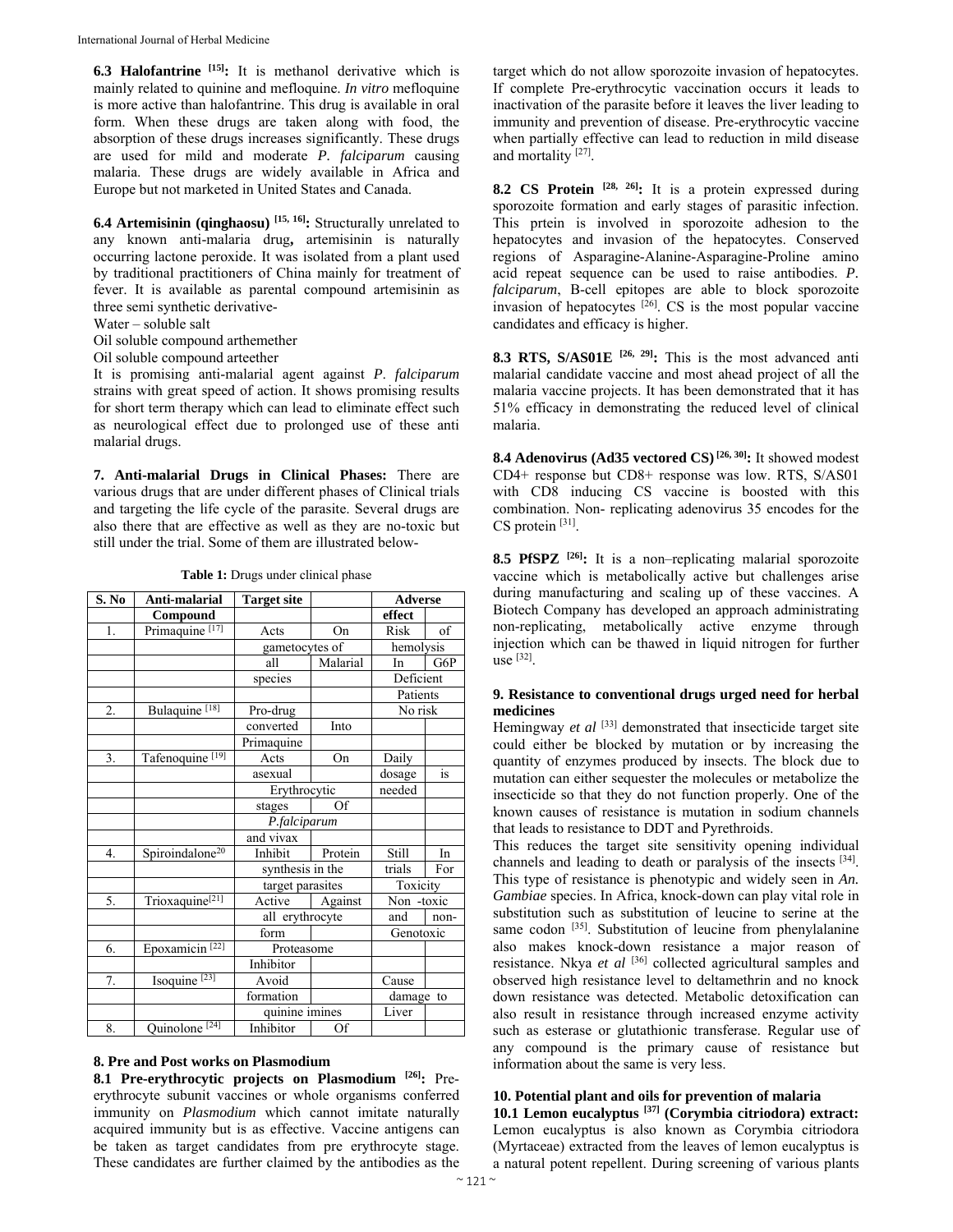from Chinese traditional medicine it was found that Lemon eucalyptus essential oil comprises of 85% citronella that is widely used by cosmetic industries for its fresh smell. After hydro-distillation, the water distillate remaining of this essential oil was observed and it was seen that these were more effective at repelling mosquitoes compared to essential oil itself. But the greater disadvantages lie in the fact that they are highly volatile so though they are effective repellents but for shorter period and evaporate easily leaving user unprotected. To solve this evaporation problem, monoterpenes found in most plants came into role which contains para-methane 3, 8 diol giving higher protection at border range and for several hours.

**10.2 Neem:** Widely advertised natural alternative tested for repellency is Neem [37] but EPA has not approved Neem as insect repellent It has been reported that NEEM can be used as an alternative to N,N-Diethyl-meta-toluamide (DEET) and testing has been done against various medically important arthropods. Neem has low dermal toxicity and can also lead to skin irritation in many cases.

**10.3 Lamiaceae:** Essential oil from Lamiaceae [37] (mint family that includes most culinary herbs), Poaceae (aromatic grasses) and Pinaceae (pine and cedar family), are commonly used as insect repellents. In rural areas many people use these oils either by hanging or burning them insides their homes. Now-a-days commercially available repellent also contain these oils which includes cedar oil, thyme oil, etc. Many of these oils evaporate fast and longevity is also low so to solve this problem 5% vanilla is used which is reported to repel 3 species of mosquitoes. Although these oils are highly recommended in endemic areas but using higher concentration of these oils is unsafe.

**10.4 Natural oils and emulsions:** Repellence against mosquitoes is shown by some oils also which work in several ways-

- 1) Evaporation and absorption are reduced by repellent actives due to presence of long chain fatty acids
- 2) High concentration fatty acid content which is repellent to mosquito.

A commercial preparation containing glycerine, lecithin, oils of coconut, geranium, vanillin and 2% soya bean oil can be used which is equivalent in repellency as to DEET. It provides around 7 hour protection. Although soya bean oil is not EPA registered but used in small amount in order to get protection because of its low dermal toxicity. Normally three oils which have been reported to be effective repellent are coconut oil, palm nut oil and andiroba oil.

**11. Promising developments in plant based repellents:** Plant-based repellents are in high demand by consumers due to their pleasant smell and environment friendly nature. The most important challenge lies in improving the longevity of these repellents. Some of these repellents are volatile in nature such as citronella. With the recent development of nano emulsions various formulations are undergoing research to check the increase in longevity of the plant derivative.

Olfactometry demonstrated that *Ocimum forskolei* repels but does not inhibit response to human odour whereas DEET inhibits mosquito response to human odour. Another study also reveals that Citronella directly activates a cation channel that is almost equivalent to the repellent effect of pyrethrin – another plant based terpine. Pyrethrin and citronella works in

exactly opposite way as of DEET. Later analogs of pyretherin was seen in Tanacetum *cinerariifolium* from the Dalmatian region and *Tanacetum coccineum* of Persian origin. *T. cinerariifolium* is used as an effective insecticide that is harmless to mammals. This insecticidal component comprising six esters (pyretherin) is found in tiny oilcontaining glands on the surface of the seed case.

## **12. Herbal drugs- A new revolution**

To treat malaria new anti-malarial compounds are needed which can draw attention towards traditional medium. There are 1,277 plant species from 160 families as referred by Willcox  $(2008)$  that can be used to treat malaria  $[38]$ . Foundation of early drugs and research are the active constituents of plant. These constituents of the plant can be isolated, identified and used for betterment of human beings. Alkaloids were the first constituents that were obtained from the plants. Many conventional drugs also have originated from plants. Modification in active constituents of plants is done to obtain the active ingredients whereas in herbal medicine no modification is done. Whole plant material is used only when the toxicity is minimal.

The major herbal plants that are used for anti-malarial activity include *Artemisia annua,* Asteraceae, which constitutes compound called artemesinin. Artemesinin is responsible for the antimalarial activity and also contains several constituents that can improve pharmacokinetic parameters [39].

In species of Cinchona there are almost 7 alkaloids present which shows brief amount of anti-malarial activity. For example, totaquine which can be prepared easily from bark of the cinchona tree as an effective anti-malarial agent. Although the major side affect totaquine that it can cause vision problem and nausea.

Another medicinal plant, *Spilanthes acmella* that been authorized by National Institute of Public Health in Mali [40] is also reported to have anti-malarial activity. Spilanthes remedies are usually prepared as tea substitute as seen to have highest activity [41]. Alkylamides and flavonoids are the principle compounds that have been also found in this medicinal plant which is a local anaesthetic and known as affinin that can be used as relaxant.

*Zanthoxylum chiloperon* [42] is another highly promising plant that is commonly found in the areas of Southern American. Owing to its emmenagogue and antirheumatic properties it was traditionally used to treat malaria. This compound has shown to exhibit anti-parasitic activity as well insectidal activity but, their biological activity and chemistry is still not clear.

OMARIA [43] is a drug used in Odisha provinces for treatment of malaria. Its antimalarial activity was tested *in vitro* on *P. Falciparum* strain with chloroquine sensitive and resistant strain. Toxicity for the same was analysed by MTT assay. *Punica granalum* is used to make OMARIA. *Punica granalum* is a fruit plucked at chloroplast stage, cut and the aril is discarded. The remaining part is pounded. It is further absorbed in DMSO and serially diluted to analyze its cytotoxicity and selective index [44]. *P. granalum* also possess anti-malarial and anti-inflammation activity [45, 46] and the compounds responsible for this activity in *P. granalum* are still in being investigated.

## **13. Microbiome and Probiotics- Inexpensive technique**

Microbiome is a community of microorganisms that resides in environment creating ecosystem. Human microbiome is made of pathogenic, commensal and symbiotic including fungi and viruses. Gut is basically alimentary canal or gastro-intestinal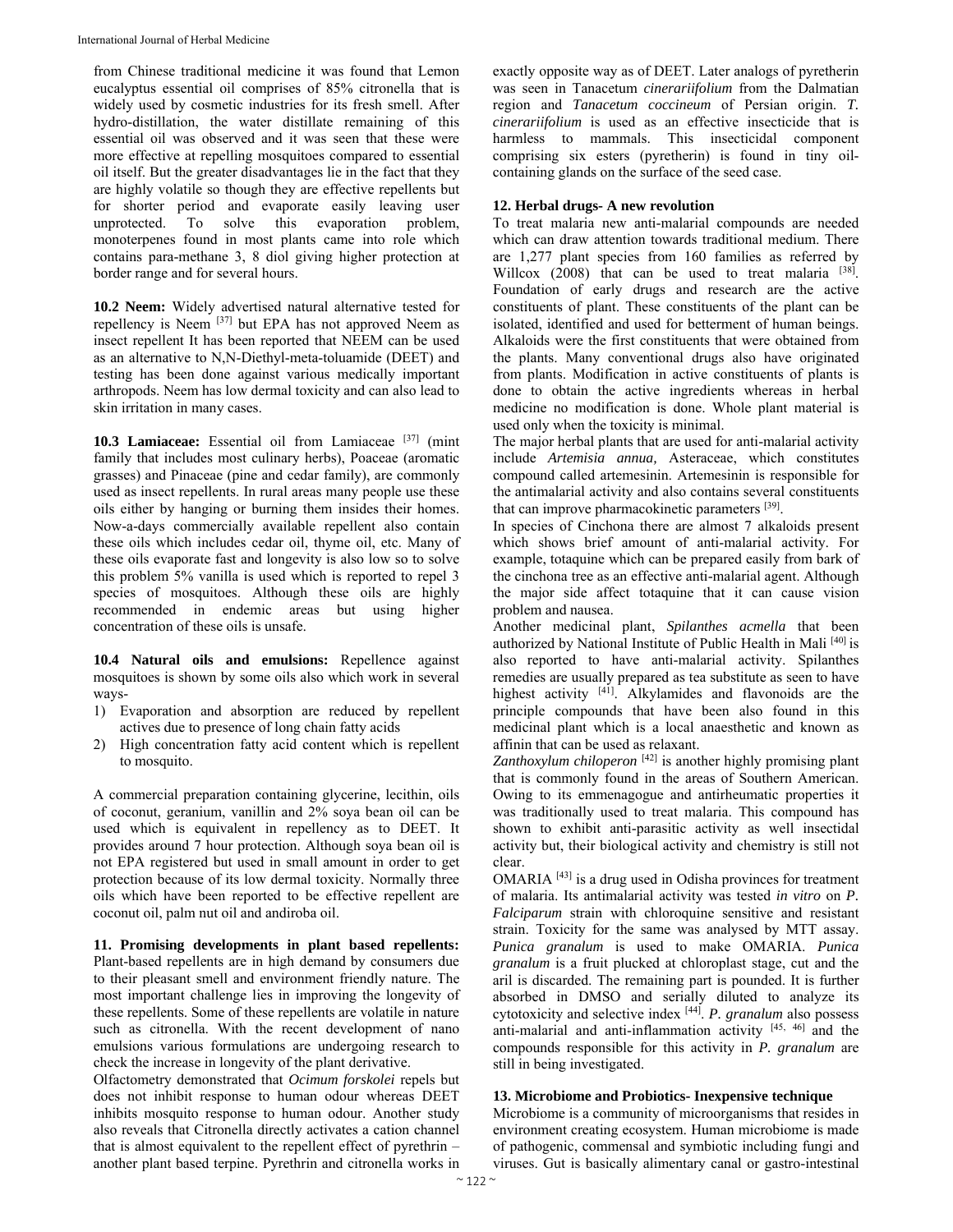track used to transfer food to the digestive organs. Here reside plenty of microbes that are also helpful in tremendous ways. There are number of reports that clearly states diversity in the gut microbial fauna. In case of both human as well as mosquito gut microbiome can play a significant role. There is a dynamic shift in microbiome of mosquitoes gut when they shift from aquatic to terrestrial habitat. This rapid change is generally observed when they are towards their growing phase from larvae to pupae to adults. This suggests there is a symbiotic association between host and the gut inhabitants  $[47, 6]$ 48, 49] which can be deduced through metagenomic profiling. This gave researchers idea that one could come out with the most unimaginable way to combat the disease. Now-a –days this is wide area of research as this can be the best to combat with the disease in most inexpensive and non-toxic way. This also drew attention of Microbiologist George Dimopoules of John Hopkins University [49] while he was performing an experiment with the bacteria of species Enterobacter. He extracted 2 microbes from the petri plate and when these microbes were sucked by the mosquito they show prevention from the Plasmodium. This gave him idea to fed the mosquitoes with the artificial nectar that was supplemented with Enterobacter, which made mosquito resistant against the the Plasmodium. This experiment gives us great piece of information that considering and profiling of microbiome can help us to develop a vaccine that is effective as well as inexpensive with least side effects.

**14. Initiative of Organization:** The Research Initiative on Traditional Antimalarial Methods (RITAM), Doctors for Life, ICIPE and the Plant Medicine Innovation Group has dedicated their energies towards the political, economic and research efforts of medicinal plants and other issues related to health and malaria. Many of these researchers believe that medicinal plants have the potential of solving the medical and societal issue of multi-drug resistance.

An organization that deserves particular mention is Action for Natural Medicine International (Anamed International). Since 1998 Anamed International has travelled to over 75 countries distributing 1,200 *A. annua* "starter-kits" (containing seeds and instructions for their use). Further activities include organizing over 100 week-long training seminars on natural medicine in 20 different countries, majority being in Africa.

 PATH's Malaria Vaccine Initiative (MVI) seeks to accelerate the development of promising malaria vaccines and ensure their availability and accessibility in the developing world. In partnership with companies, government agencies, and academic institutions, MVI is coming up with several *P. falciparum* vaccine candidates, targeting all stages of the parasite's life cycle. As the leading killer of African children, *P. falciparum* is the primary focus of MVI's work.

**15. Conclusion:** As *P. falciparum* is the most life threatening of all types of malaria causing parasite and is also resistant to all types of drugs that are mentioned in this review. *P. falciparum* predominantly attacks children and pregnant women. So, various types of medicinal plants that have antimalarial properties should be scanned for the same which would also lead to cost effective drug synthesis. As we know side-effects related to these medicines is also less. Poor people cannot afford medicines that are prescribed for the malaria as they are costly, so herbal medication can be a boon for them. These kinds of medicinal plant can also be beneficial for other kind of disease such as cancer and other parasitic diseases. Thus, before these beneficial species of plant become extinct they should be conserved by use of plant tissue culture and extract the substances that are helpful to combat the disease. Now- a –days various technique are possible in which one can search for the potent and effective candidate that could work as medicinal candidate. Among which one is Bio-informatics, in which we can in-silico go through its properties which may reduce time and other resources.

## **16. References**

- 1. World malaria report. World Health Organisation Inc Updated, 2012-2015.
- 2. Snow RW, Guerra CA, Noor AM, Myint HY, Hay SI. The global distribution of clinical episodes of *Plasmodium falciparum* malaria. Nature, 2005; 434:214- 217.
- 3. Ebrahim GJ. Malaria during pregnancy. Journal of Tropical Paediatrics. 1996; 42:62-63.
- 4. Overgaard HJ. Malaria mosquito resistance to agricultural insecticides: Risk area mapping in Thailand. International Water Management Institute, 2006.
- 5. World Health Organization Geneva Pesticides and their application- For the control of vectors and pests of public health importance 2006.
- 6. Bell DR, Jorgensen P, Christophel EM, Palmer KL. Malaria risk: estimation of the malaria burden. Nature, 2005; 437:E3–E4.
- 7. Reyburn H, Mbakilwa H, Mwangi R, Mwerinde O, Olomi R, Drakeley C *et al.* Rapid diagnostic tests compared with malaria microscopy for guiding outpatient treatment of febrile illness in Tanzania: randomised trial. BMJ, 2007; 334:403.
- 8. Hoffman SL, Goh LM, Luke TC, Schneider I, Le TP, Doolan DL *et al.* Protection of humans against malaria by immunization with radiation-attenuated *Plasmodium falciparum* sporozoites. J Infect Dis. 2002; 185:1155- 1164.
- 9. Francis EG Cox. History of the discovery of the malaria parasites and their vectors, Cox Parasites and Vectors. 2010; 3:5. available from http://www.parasitesandvectors.com/content/3/1/5.
- 10. Carucci DJ, Hoffman SL, Newbold C, Davis RW, Fraser CM, Barrell B. Genome sequence of the human malaria parasite *Plasmodium falciparum*. Nature, 2002; 419:489- 511.
- 11. Chansuda WC, Barcus M, Muth S, Sutamihardja A, Walther HW. A Review of Malaria Diagnostic Tools: Microscopy and Rapid Diagnostic Test (RDT). American Journal of Tropical Medicine and Hygiene. 2007; 77:6.
- 12. Salmani M, Preeti B, Peerapur MB. Comparative Study of Peripheral Blood Smear, QBC and Antigen Detection in Malaria Diagnosis. Journal of Clinical and Diagonistical Research. 2011; 5:967-969.
- 13. Memeu D, Kaduki KA, Mjomba ACK, Muriuki NS, Gitonga L. Detection of plasmodium parasites from images of thin blood smears. Open Journal of Clinical Diagnostics. 2013; 3:183-194.
- 14. Bhattacharya D. Relevance of Economic Field Microscope in Remote Rural Regions for Concurrent Observation of Malaria & Inflammation. Advances in Infectious Diseases. 2012; 2:13-18.
- 15. Bhuvaneshwari SK. Pharmacology of Newer Antimalarial Drugs: Review Article. Journal of Evidence based Medicine and Healthcare. 2015; 2:431-439.
- 16. Krishnaa S, Uhlemanna AC, Haynesb RK. Artemisinins: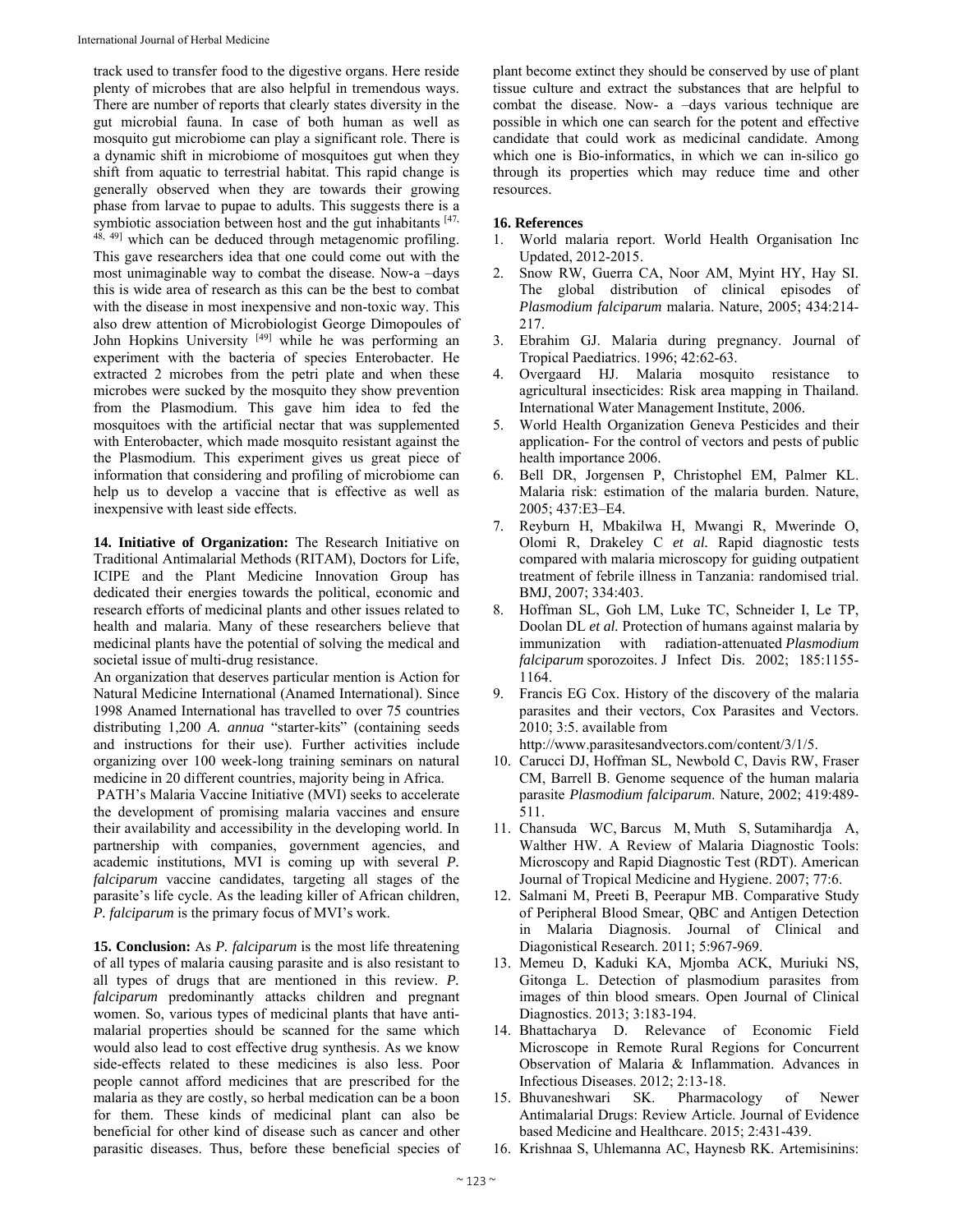mechanisms of action and potential for resistance. Drug Resistance Updates 2004; 7:233-244.

- 17. Looareesuwan S. Malaria. In: Looareesuwan S, Wilairatana P, editors. Clinical Tropical Medicine. 1st ed. Bangkok, Thailand: Medical Media. 1999, 5-10.
- 18. Mwangi TW, Mohammed M, Dayo H, Snow RW, Marsh K. Clinical algorithms for malaria diagnosis lack utility among people of different age groups. Trop Med Int Health. 2005; 10:530-536.
- 19. Reyburn H, Mbatia R, Drakeley C, Carneiro I, Mwakasungula E, Mwerinde O. Overdiagnosis of malaria in patients with severe febrile illness in Tanzania: a prospective study. BMJ. 2004; 329:1212.
- 20. McMorrow ML, Masanja MI, Abdulla SM, Kahigwa E, Kachur SP. Challenges in routine implementation and quality control of rapid diagnostic tests for malaria-Rufiji District, Tanzania. Am J Trop Med Hyg. 2008; 79:385- 390.
- 21. Perkins BA, Zucker JR, Otieno J, Jafari HS, Paxton L, Redd SC *et al.* Evaluation of an algorithm for integrated management of childhood illness in an area of Kenya with high malaria transmission. Bull World Health Organ. 1997; 75:33-42.
- 22. MALVAC. Measures of efficacy of anti-malarial interventions against malaria transmission, 2010. Available from http://www.who.int/vaccine\_research/malaria\_malvac201 0/en/index.html
- 23. Kubler-Kielb J, Majadly F, Biesova Z, Mocca CP, Guo C, Nussenzweig R *et al.* A bicomponent *Plasmodium falciparum* investigational vaccine composed of proteinpeptide conjugates. Proc Natl Acad Sci USA. 2010; 107:1172-1177.
- 24. Study of VMP001 and AS01B in Healthy Malaria-Naive Adults. Available from

http://clinicaltrials.gov/ct2/show/NCT01157897

- 25. Langhorne J, Ndungu FM, Sponaas AM, Marsh K. Immunity to malaria: more questions than answers. Nat Immunol. 2008; 9:725-732.
- 26. Schwartz L, Brown G, Genton B, Moorthy V. A review of malaria vaccine clinical projects based on the WHO rainbow table. Malar J. 2012; 11:11.
- 27. Langhorne J, Ndungu FM, Sponaas AM, Marsh K. Immunity to malaria: more questions than answers. Nat Immunol. 2008; 9:725-732.
- 28. Cohen J, Nussenzweig V, Nussenzweig R, Vekemans J, Leach A. From the circum sporozoite protein to the RTS, S/AS candidate vaccine. Hum Vaccin 2009; 6:90-96.
- 29. Li S, Rodrigues M, Rodriguez D, Rodriguez JR, Esteban M, Palese P. Priming with recombinant influenza virus followed by administration of recombinant vaccinia virus induces CD8+ T-cell-mediated protective immunity against malaria. Proc Natl Acad Sci USA, 1993; 90:5214- 5218.
- 30. Shott JP, McGrath SM, Pau MG, Custers JH, Ophorst O, Demoitie MA *et al.* Adenovirus 5 and 35 vectors expressing *Plasmodium falciparum* circumsporozoite surface protein elicit potent antigen-specific cellular IFNgamma and antibody responses in mice. Vaccine. 2008; 26:2818-2823.
- 31. Hoffman SL, Goh LM, Luke TC, Schneider I, Le TP, Doolan DL *et al.* Protection of humans against malaria by immunization with radiation-attenuated *Plasmodium falciparum* sporozoites. J Infect Dis. 2002; 185:1155- 1164.
- 32. Coppi A, Natarajan R, Pradel G, Bennett BL, James ER, Roggero MA *et al.* The malaria circumsporozoite protein has two functional domains, each with distinct roles as sporozoites journey from mosquito to mammalian host. J Exp Med. 2011; 208:341-356.
- 33. International Journal of Clinical Medicine, 2012; 3:1-8. http://dx.doi.org/10.4236/ijcm.2012.31001 Published Online January 2012. Available from http://www.SciRP.org/journal/ijcm.
- 34. Zavala F, Tam JP, Hollingdale MR, Cochrane AH, Quakyi I, Nussenzweig RS *et al.* Rationale for development of a synthetic vaccine against *Plasmodium falciparum* malaria. Science. 1985; 228:1436-1440.
- 35. John CC, Tande AJ, Moormann AM, Sumba PO, Lanar DE, Min XM *et al.* Antibodies to pre-erythrocytic *Plasmodium falciparum* antigens and risk of clinical malaria in Kenyan children. J Infect Dis. 2008; 197:519- 526.
- 36. Nussenzweig RS, Nussenzweig V. Antisporozoite vaccine for malaria: experimental basis and current status. Rev Infect Dis. 1989; 11:579-585.
- 37. Muanya C Nigeria. Herbal Cocktail for Drug-Resistant Malaria. 2015, Available from http://allafrica.com/stories/201502261100.html
- 38. Ballou WR. The development of the RTS, S malaria vaccine candidate: challenges and lessons. Parasite Immunol. 2009; 31:492-500.
- 39. Casares S, Brumeanu TD, Richie TL. The RTS, S malaria vaccine. Vaccine 2010; 28:4880-4894.
- 40. Olotu A, Lusingu J, Leach A, Lievens M, Vekemans J, Msham S *et al.* Efficacy of RTS,S/AS01E malaria vaccine and exploratory analysis on anticircumsporozoite antibody titres and protection in children aged 5-17 months in Kenya and Tanzania: a randomised controlled trial. Lancet Infect Dis, 2011; 11:102-109.
- 41. Olotu A, Moris P, Mwacharo J, Vekemans J, Kimani D, Janssens M *et al.* Circumsporozoite-specific T cell responses in children vaccinated with RTS,S/AS01(E) and protection against *P. falciparum* clinical malaria. PLoS One. 2011; 6:e25786.
- 42. Bhattacharya D. Fight Malaria at Home. Asian Pacific Journal of Tropical Diseases. 2011; 1:142-149.
- 43. Malaria Facts. CDC website. Available from http://www.cdc.gov/malaria/facts.htm.
- 44. M. Dell'Agli, Galli GV, Corbett Y, Taramelli D, Lucantoni L, Habluetzel A *et al.* Antiplasmodial Activity of Punica granatum L. Fruit Rind. Journal of Ethnopharmacology. 2009; 125:279-285. doi:10.1016/j.jep.2009.06.025.
- 45. Dell'Agli M, Galli GV, Bulgari M, Basilico N, Romeo S, Bhattacharya D *et al.* Ellagitannins of the Fruit Rind of Pomegranate (Punica granatum) Antagonize *in Vitro* the Host Inflammatory Re- sponse Mechanisms Involved in the Onset of Malaria. Malaria Journal. 2011; 9:208. doi:10.1186/1475-2875-9-208.
- 46. Warnecke F, Luginbuhl P, Ivanova N, Ghassemian M, Richardson TH. Metagenomic and functional analysis of hindgut microbiota of a woodfeeding higher termite. Nature, 2007; 450:560-565.
- 47. Tartar A, Wheeler MM, Zhou X, Coy MR, Boucias DG. Parallel metatranscriptome analyses of host and symbiont gene expression in the gut of the termite Reticulitermes flavipes. Biotechnol Biofuels. 2009; 2:25.
- 48. Suen G, Scott JJ, Aylward FO, Adams SM, Tringe SG.